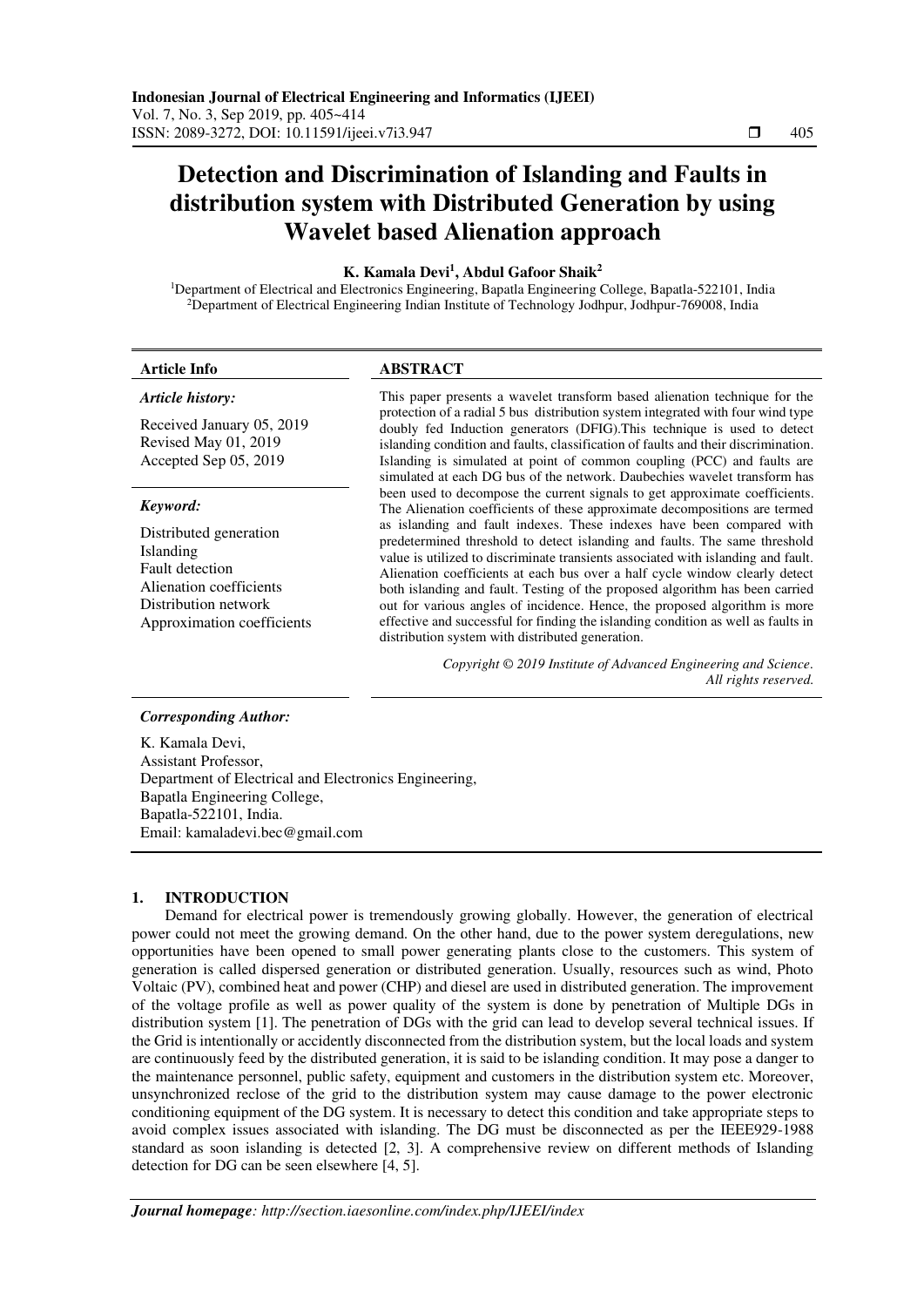An active islanding technique has been used by H. Karimi and A. Yazdani [6] for a distributed resource unit coupled with a utility grid by injection of negative sequence current with Voltage Source Converter (VSC) controller. S. R. Samantha Ray and Trupti Mayee Pujhari developed a wavelet based approach for detection of islanding by deriving the negative sequence of current and voltage [7]. Velasco et al used an active anti islanding technique by inculcating interference at inverter output and by measuring the voltage at the point of customary coupling and varies with impedance of PCC during islanding condition [8]. A new algorithm has been proposed by F. Hashemi, A. Kazemi, S. Soleymani on the basis of quantity of values of d-component and q-component [9]. Aziah Khamis et al proposed a method for distribution systems with distributed generator to detect islanding with the help of neural network and phase space technique [10]. Raza, Safdar et al gave a detailed review on application of pattern recognition techniques like ANN to detect islanding condition [11]. Walid G. Morsi et al introduced a wavelet packet transform based islanding detection technique by using an index called node rate of change of the output power of the DG [12]. H. K. Karegar proposed a passive islanding detection method by measuring and decomposing voltage signals with discrete wavelet transform of Daubiches wavelet [13, 14].

 Stability of the system can be maintained with the quick and accurate detection of faults, and supply also can be restored quickly which results in economy improvement and in power quality. Protection scheme for detection, classification and location of faults based on Wavelet transform was proposed by S. Abdul Gafoor, et al [15]. A protection scheme based on d1 coefficients of Haar wavelet was also proposed in the literature [16]. Fault detection and fault distance calculation in distributed system lines based on components of frequency spectrum with fault generated travelling waves was presented by Javad Sadeh [17]. Yuan Liao proposed a method based on bus impedance matrix to identify fault locations [18]. A. M. EI-Zonkoly proposed a protection scheme by tracing wavelet coefficients based entropy of the measured bus connections [1]. S. S. Gururajapathy H. Mokhilis studied effectiveness of different fault detection methods like artificial intelligence, fuggy logic, genetic algorithm etc [19]. Detection and location of high impedance faults in distribution systems by making use of wavelet discrete wavelet transform associated with neural network was also presented [20]. Rathore and Gafoor proposed alienation coefficient method based on wavelet coefficient for the fault detection in a transmission line [21]. Masoud and Mahfouz constructed an algorithm based on alienation coefficients of current signals for the protection of transmission line [22]. Chatterjee et al proposed a technique for detection and classification of transients on wavelet-network based algorithm [23]. J. U. Bhaskar et al proposed a wavelet fuzzy based protection scheme for a three terminal transmission system by using current signals [24]. Micro grid connected power system protection scheme based on wavelet approach is discussed by S. Chandra shekar et al[25]. A review was given on authentication techniques in smart grid by Malik Qasaimeh [26]. A.M shiddiq yunus et al discussed effectiveness of DFIG to weakgrids over FCWECS [27]. A firefly algorithm for frequency stabilization in wind power system was proposed by Aryonugroho [28].

This paper presents to design and develop a technique to detect islanding condition in order to eliminate complex issues associated with islanding such as safety of end users and equipment and classify faults to provide the protection system which can operate the relays in quarter cycle to isolate the faulty feeder with minimum time even in the presence of wind power generation. The proposed work is based on the wavelet transform alienation coefficients for the detection of islanding condition, faults and their classification in the power system with the wind form based distributed generation. This technique narrates the signal in timefrequency domain, which will help in the extrication of vital information of the signal even under transient conditions. However, it is required to propose high speed protection scheme with less computational complex for detection and classification of faults in distribution systems. The proposed algorithm in this work can detect and classify the faults within a quarter cycles.

The structure of this paper is as following. Section 2 describes proposed methods used for the algorithm. In section 3 proposed algorithms is explained. Section 4 presents results and discussion including detection of islanding, variation of islanding index with different incidence angle, detection and classification of faults, variation of fault index with fault incidence angles. Conclusions are presented in section 5.

# **2. ALIENATIONS BASED ON WAVELET APPROXIMATION COEFFICIENTS**

# **2.1. Wavelet transform**

Analyzing the signal in frequency band and non-uniform division of frequency domain can be done by Wavelet Transform as it utilizes the short window at high frequencies and low window at low frequencies. Wavelet Transform is defined as a series of a function  $\{h(n)\}\$  (low pass filter) and  $\{g(n)\}\$  (high pass filter). The scaling and wavelet functions are explained by the equations given below.

$$
\phi(t) = \sqrt{2} \sum h(n) \phi(2t - n) \tag{1}
$$

$$
\Psi(t) = \sqrt{2} \sum g(n)\psi(2t - n)
$$
  
Where,  $g(n) = (-1)^n h(1-n)$  (2)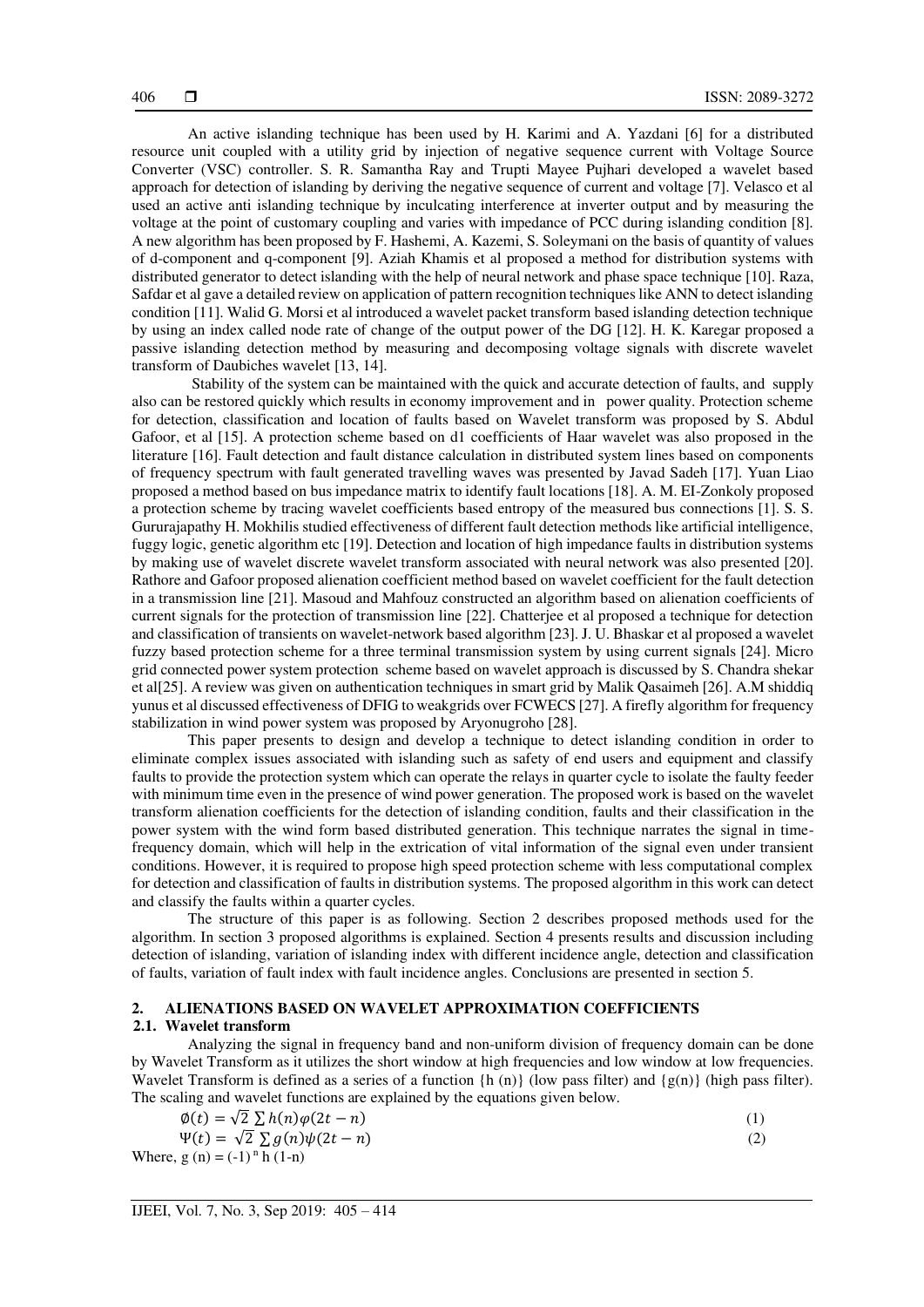# **2.2. Alienation coefficients**

In the proposed algorithm, current signals are sampled over a length of half cycle. Wavelet transform are applied to these samples and analysed to get required approximation coefficients. The alienation coefficient on the basis of approximation sampling (Coefficients) is calculated by:

$$
A_A = 1 - r_a^2 \tag{3}
$$

Where,  $r_a$  is the correlation coefficient measured based on approximation coefficients which can be calculated as given below.

$$
r_a = \frac{N_S(\Sigma x_a y_a) - (\Sigma x_a \Sigma y_a)}{\sqrt{[N_S \Sigma x_a^2 - (\Sigma x_a)^2][N_S \Sigma y_a^2 - (\Sigma y_a)^2}}
$$
(4)

Where,  $N_s$  is the number of samples per half cycle,  $x_a$  is the absolute value of samples at t<sub>0</sub>,  $y_a$  is the absolute value of samples considering previous moving window of half cycle. The variance between two signals is defined as the alienation coefficient. Its value lies between 0 and 1.

## **2.3. Weighted alienation coefficients**

It is needed to apply the concept of weighted alienation coefficients to detect the transients of faults at PCC when faults occurred at DGs. Simple arithmetic gives equal importance to all values in a series. In some cases, all the values in a series do not give same weightage. In such cases weighted average is more suitable for calculations. The concept of average of weighted Alienation coefficients is as follows. It is used to increase the relative importance of any quantity (of our interest) with respect to other quantities. For which each value is multiplied by a weight according to its importance. The weighted average for any input x can be computed by using the following equation (5) and procedure.

$$
\overline{x} = avg \sum_{i=1}^{i=5} W i X i \tag{5}
$$

- i= Total number of inputs.
- $x_i$  is alienation coefficient at each bus of four DGs and PCC where,  $i = 1, 2, 3, 4, 5$ .
- Get Max  $(x_1, x_2, x_3, x_4, x_5) = n$ .
- Divide each alienation value of DGs and PCC by n to get weights. The weights will be  $x_i/n=w_i$  where  $i=1$  to 5.
- Multiply every alienation coefficient of four DGs and PCC with their respective weights (Wi).
- Then get average of these values for all the three phases.



Figure 1. Single line diagram of the system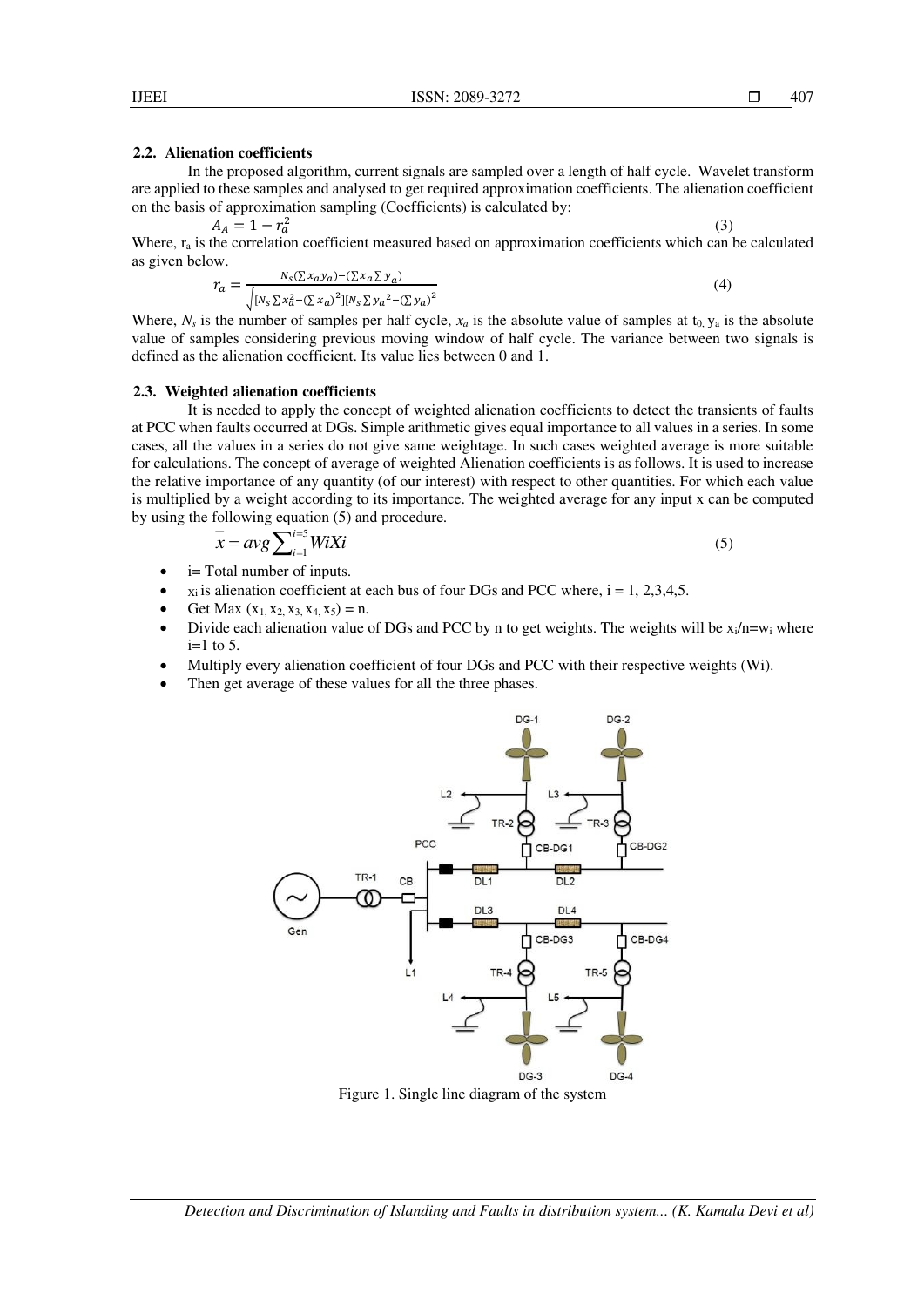| Table 1. Parameters adopted from [7] in the present work. |                               |                                                                                     |  |  |  |  |  |
|-----------------------------------------------------------|-------------------------------|-------------------------------------------------------------------------------------|--|--|--|--|--|
| S.NO                                                      | <b>COMPONENT</b>              | <b>SPECIFICATION</b>                                                                |  |  |  |  |  |
| 1.                                                        | Generator                     | Rated short circuit MVA=1000 Rated KV=120, Vbase=120kv, f=50Hz                      |  |  |  |  |  |
| 2.                                                        | Distributed generations (DGs) | Six Doubly fed induction generators (9MW) of each 1.5MW wind turbines are connected |  |  |  |  |  |
|                                                           | $(DG-1)$ to DG-4)             | to a 25kv grid through a 30km, 25kv feeder.                                         |  |  |  |  |  |
| 3.                                                        | Distribution lines            | PI-Section.30km<br>each.<br>$MVA=20$ .<br>$KV=25.Vbase=25kv.$<br>rated<br>Rated     |  |  |  |  |  |
|                                                           | $DI - 1$ to $DI - 4$          | R0=0.1153 $\Omega$ /km,R1=0.413 $\Omega$ /km,L0=1.05e-3H/km,L1=3.32e3H/km,          |  |  |  |  |  |
|                                                           |                               | $C0=11.33e-009F/km, X1=5.01e-009F/km.$                                              |  |  |  |  |  |
| 4.                                                        | Transformer T1                | Rated MVA=25, Vbase=25kv, Rated KV=120/25, X1=0.1p.u, R1=0.00375 p.u, Rm=500        |  |  |  |  |  |
|                                                           |                               | p.u, Xm=500 p.u.                                                                    |  |  |  |  |  |
| .5.                                                       | TransformerT2 to              | Rated MVA=10, rated kv=575v/25kv, Vbase=25KV, X1=0.1, R1=0.00375 p.u, Rm=500        |  |  |  |  |  |
|                                                           | Transformer T5.               | p.u, $Xm=500$ p.u, $f=50hz$                                                         |  |  |  |  |  |
| 6.                                                        | Load L- $1$                   | 15MW, 5MVAR.                                                                        |  |  |  |  |  |
|                                                           | Load L-2 to Load L-5          | 8.0MW, 3MVAR.                                                                       |  |  |  |  |  |

### **3. PROPOSED ALGORITHM**

The system shown in Figure 1 has been studied with a base power 10 MVA contains radial distributed system of 4 DG units (wind forms) which are connected to a main supply through a Point of Common Coupling (PCC) with an operating frequency of 50 Hz. DG units 1 and 3 are placed at a distance of 30 km and 2 and 4 are placed at a distance of 60 km from the PCC of distribution lines of pi-sections respectively. The generator data, DGs, transformers as well as distribution of lines and loads are taken in to account from Ref. [6] and also mentioned in appendix. Figure 2 shows the flow chart of the proposed algorithm. The system has been simulated using MATLAB/SIMULINK as per Figure1. The sampling frequency of 6400 Hz is considered with 128 samples per cycle. The simulation was carried out for 25 cycles and run for 0.5 sec (25 cycles) and fault and islanding are simulated after 20 cycles (at 0.4sec). Islanding is simulated by opening the PCC circuit breaker at the same time of fault initiation.

 Initially Current signals obtained at each bus were decomposed by using Daubechies Wavelet for third level decomposition with a sampling frequency of 6400Hz. The approximation coefficients are obtained. The absolute values of approximation coefficients over a current window of a half cycle length are compared with those of previous window are utilized to compute alienation coefficients. Here, Alienation coefficients are treated as islanding index in case of islanding detection and as fault index in case of fault detection. The value of Alienation coefficients  $(A_a)$  continues to be zero under normal conditions because the successive windows contain similar set of approximation coefficients and hence Aa remains zero. Whereas, in the case of islanding and fault condition the approximate coefficient of current window should vary from those of preceding window of similar polarity. There would be a definite increase in the value of alienation coefficient from zero which indicates islanding or fault. At PCC, the fault indices of three phase currents have been obtained by averaging of weighted alienation coefficients of DGs and PCC. By comparing islanding index with threshold value and it is found that islanding index is less than threshold value to detect islanding condition. By comparing the fault index with a threshold value, the faulty phase can be detected. Therefore, faulty phase holds a fault index greater than the threshold value and the healthy phase holds a fault index less than a threshold value.

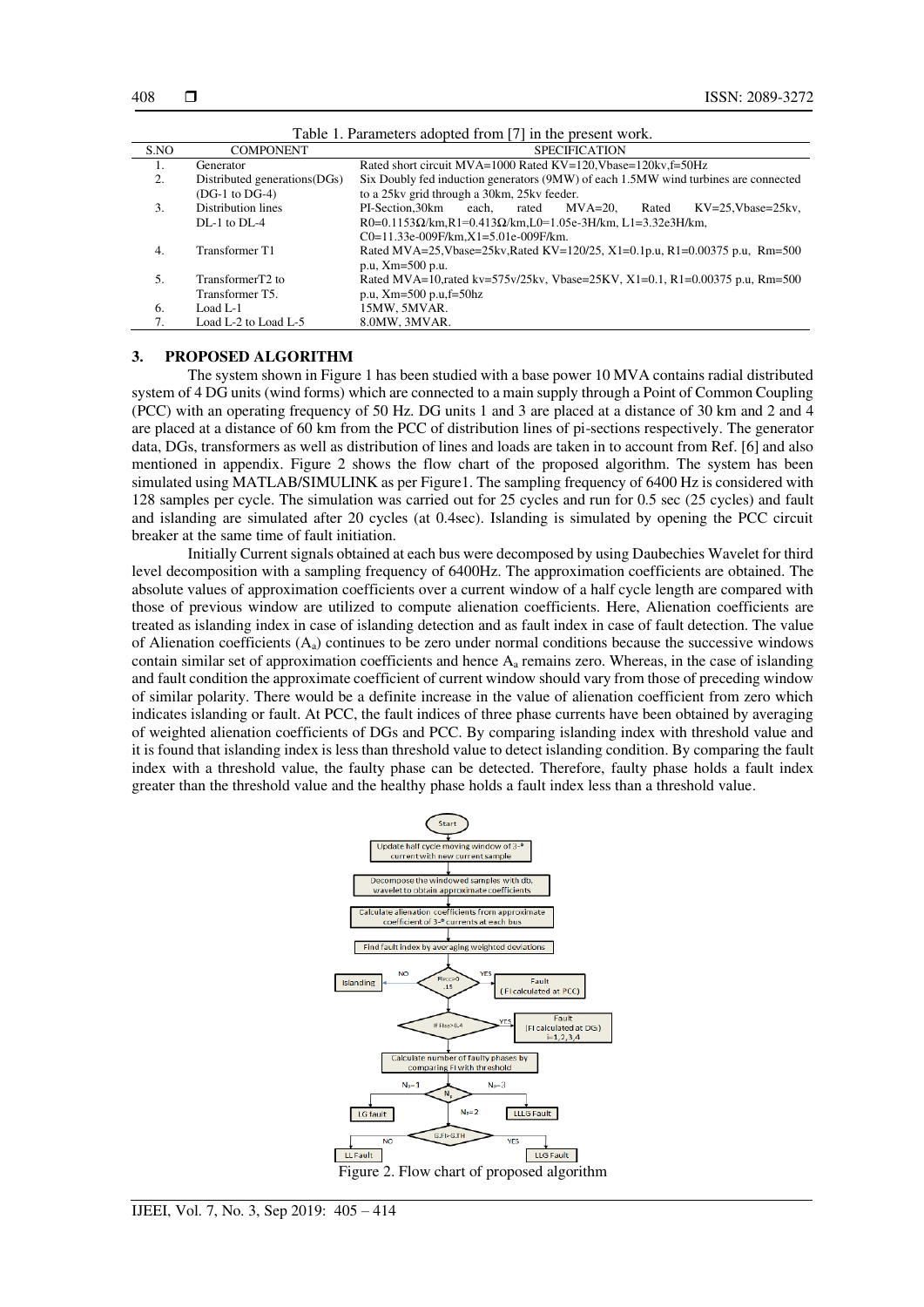# **4. RESULTS AND DISCUSSION**

# **4.1. Detection of islanding**

Figure 3 illustrates the detection of islanding at various DGs by opening circuit breaker at 0.4sec at PCC. From the detailed study and observations of the results, 0.4 is set as a threshold to detect the faults at DGs and 0.15 is set as a threshold to detect islanding and faults at PCC. Fig.3 (a), 3(b), 3(c), 3(d) illustrate variation of islanding index below the threshold which indicates islanding condition of all DGs for current signal.



Figure 3. Variation of islanding indexes with time at a) DG-1 located at 30km from PCC, b) DG-2 located at 60km from PCC, c) DG-3 located at 30km from PCC and d) DG-4 located at 60km from PCC.



Figure 4. Variation of islanding indexes with islanding incidence angles at DG-1, b) DG-2, c) DG-3 and d) DG-4

#### **4.2. Variation of Islanding Index with incidence angles**

To test the present algorithm at definite intervals of  $30<sup>0</sup>$ , islanding has been applied. The contrast of islanding indexes of the three phases with the angle of islanding incidence has been illustrated in Fig. 4. It is apparent from Fig.  $4(a)$ ,  $4(b)$ ,  $4(c)$  and  $4(d)$  that the islanding index is always lower than the threshold value of all DGs for various incidence angles which shows islanding condition.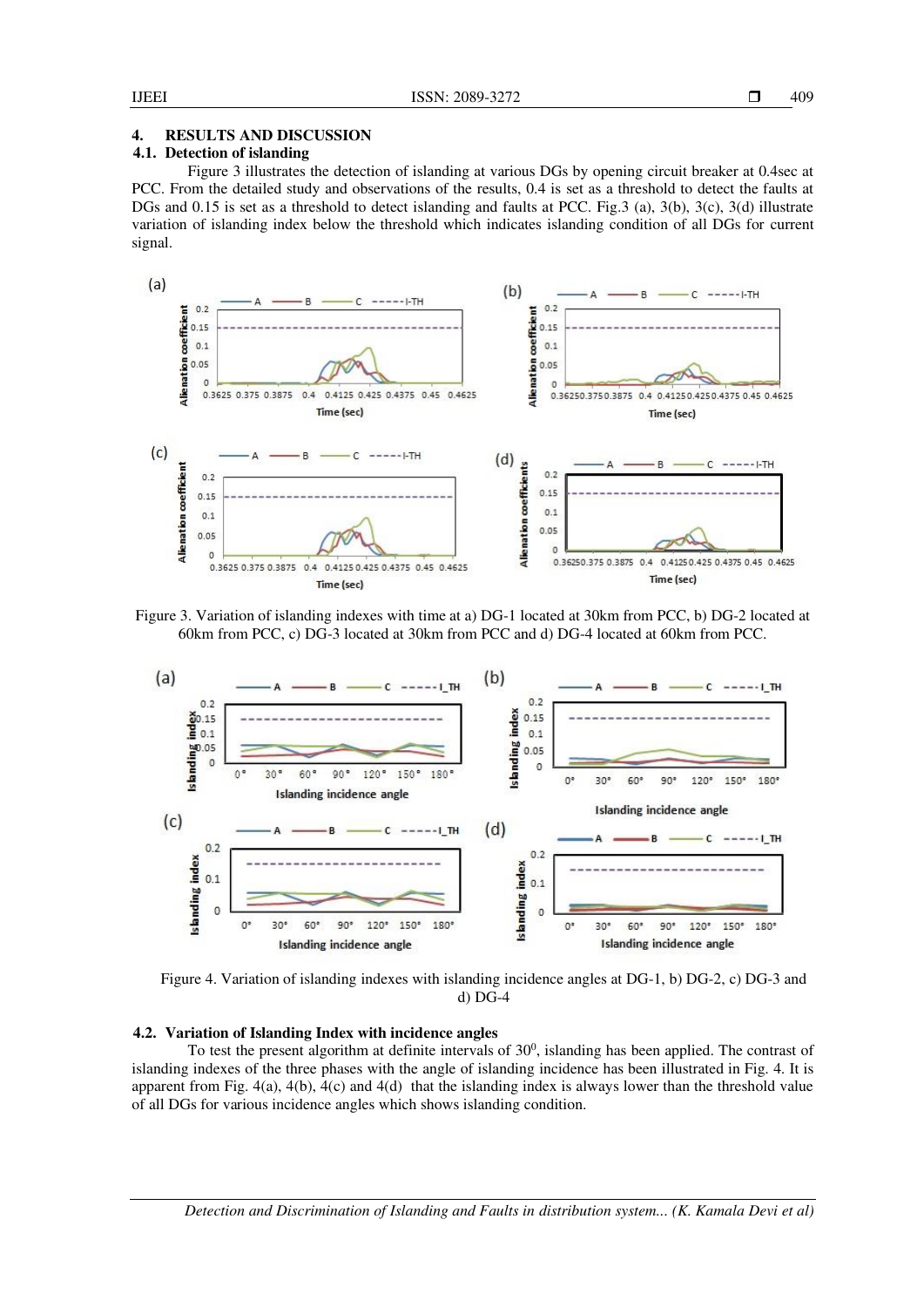



Figure 5. AG fault at a) DG-1, b) at PCC, c) CA fault at DG-1 and d) at PCC.

Simulation of faults has been done after 20-cycles for obtaining post fault transients for 5-cycles. The performance of proposed algorithm at various DGs and PCC for different faults at a distance of 30 km from PCC and DGs from each other is demonstrated in Figure 5 to Figure 9.

 Figure 5 shows variation of fault indexes of three phase currents with time at DG1 and PCC. It has been observed from Fig. 5 (a) and Fig 5 (b) that the fault index of phase A is greater than the threshold and for those of phase B and phase C are lower than the threshold (F-TH). Thus the proposed scheme is identified and classified as single line to ground fault (AG) at DG-1 and PCC. It has been illustrated from Fig. 5 (c) and Fig 5 (d) that the fault index of phase A and phase C are above the threshold and that of phase B is found to be below the threshold. Thus this fault is identified and classified as AC fault at DG-1 and its respective PCC.



Figure 6. a) BCG fault at DG-2, b) at PCC, c) ABCG fault at DG-2 and d) at PCC

Figure 6 shows variation of fault index with time at DG2 and PCC. It is observed that from Fig.6(a) and Fig.6(b) the fault index of phase B and phase C are above the threshold value and fault index of phase A is below the threshold value which is evident that fault is double line to ground (BCG) fault. Similarly from Fig6(c) and 6(d) it is evident (ABCG) fault at DG2 and PCC.

Similarly Figure 7(a), 7(b) illustrated BG fault and figure.7(c),7(d) illustrated AB fault at DG3 and PCC. Fig 8(a), and Fig 8(b) illustrated (BC) fault where as Fig8(c) and Fig 8(d) illustrated line to ground fault (CG) at DG4 and PCC. Figure 9 depicts fault index vs time at PCC. From Fig 9(a) it was illustrated that the fault index of phase A and phase C are greater than the threshold and phase B is lower than the threshold value which was identified as line to line fault at PCC. Fig 9(b) illustrated that (ABG) fault at PCC.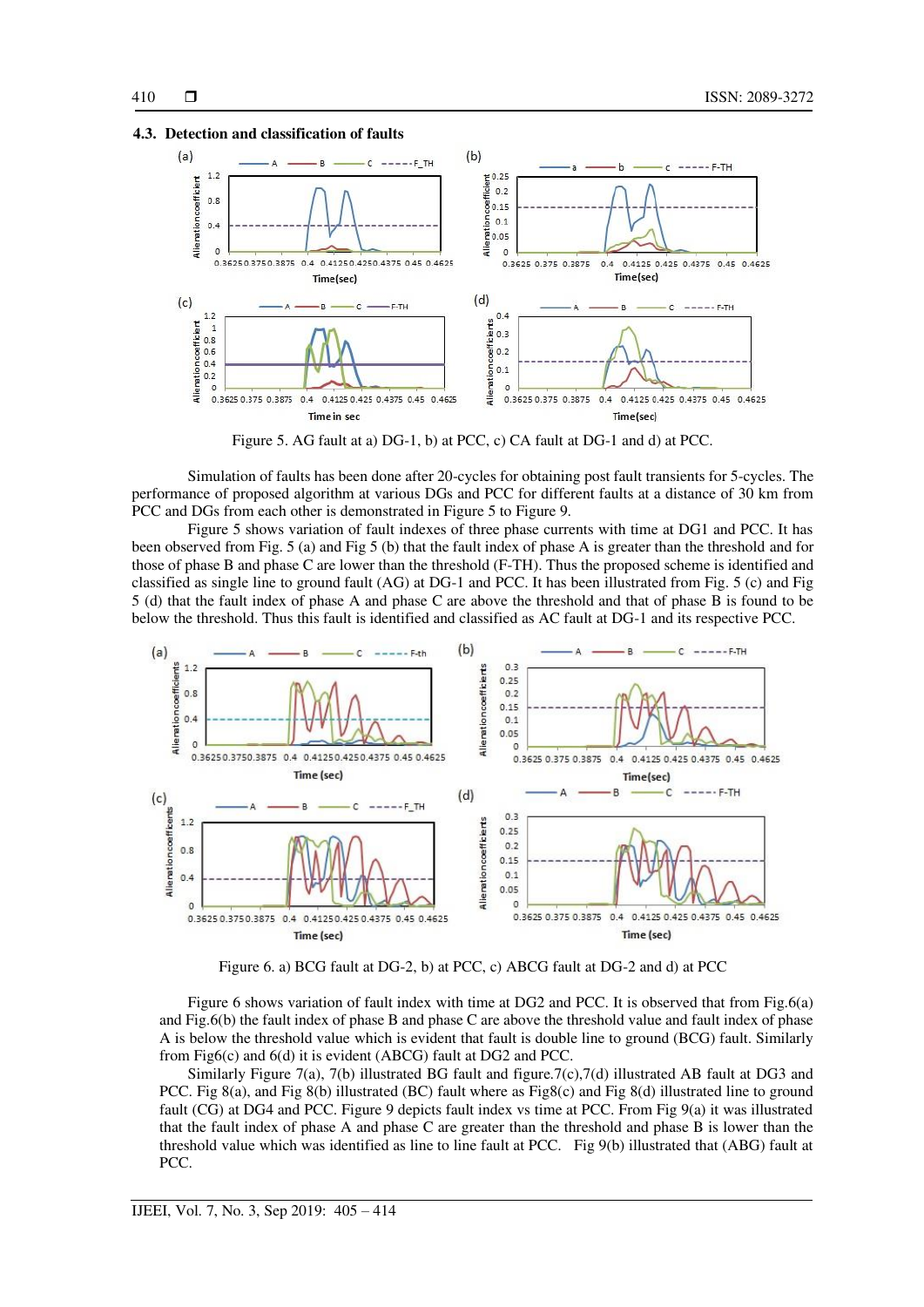.



Figure 9.a) AC fault at PCC, b) AB fault at PCC

From the graphs it is observed that the healthy phase never cross the threshold value and faulty phase crosses the threshold value. Once fault index of any phase is greater than the threshold value, it is considered as faulty phase even though the fault index is lower than the threshold for a moment after detection of fault. Fault was detected within 16 samples at every DG and PCC.

*Detection and Discrimination of Islanding and Faults in distribution system... (K. Kamala Devi et al)*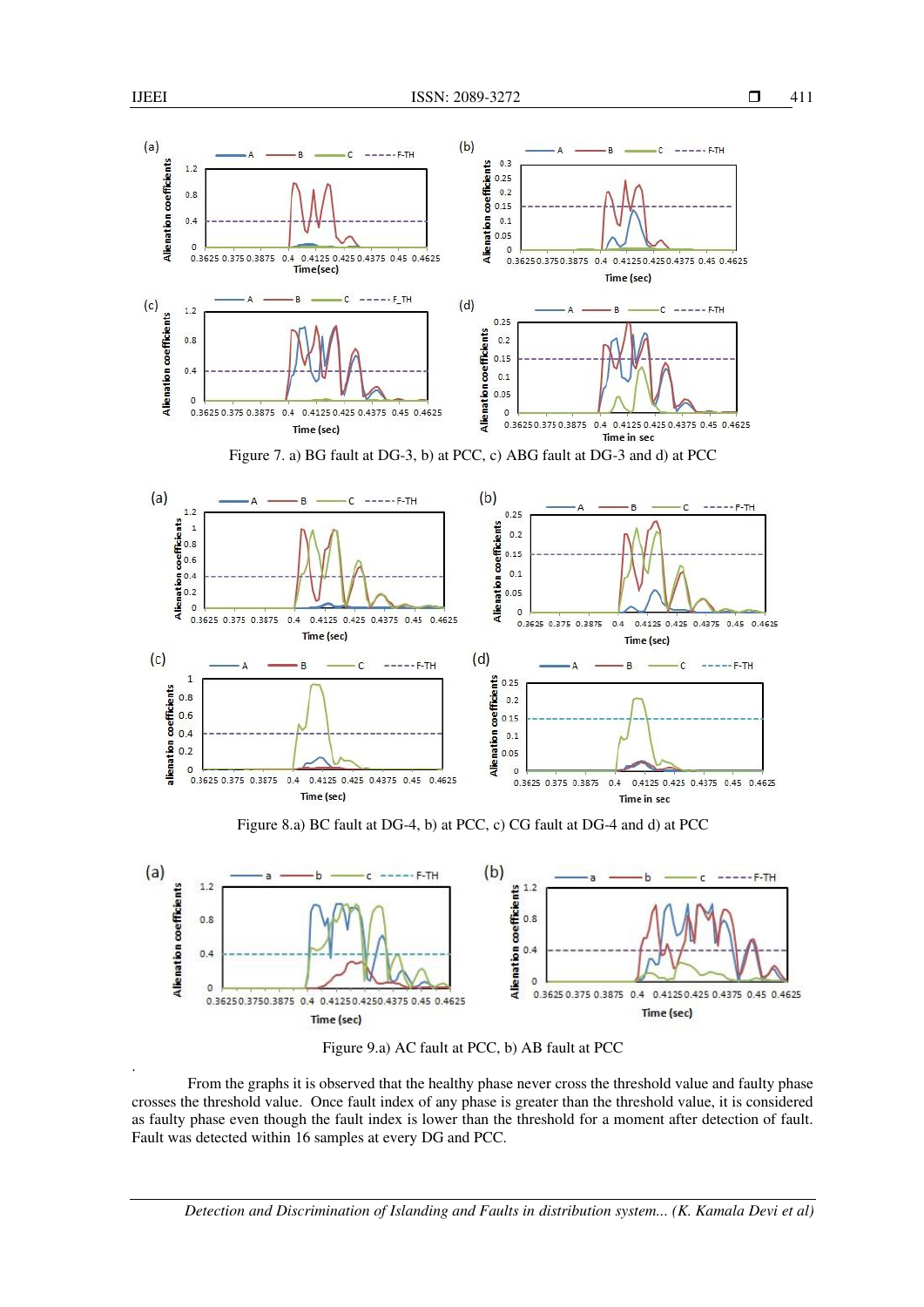





Figure11. Variation of fault index with fault incidence angle: a) AB fault at DG-1,b) ABCG fault at DG-1,c) AG fault at DG-2,d) CA fault at DG-2, e) ACG fault at DG-3,f) ABCG fault DG-3,g) ABG fault at DG-4,h) ABCG fault at DG-4, i)CG fault at PCC, j) ABCG fault at PCC.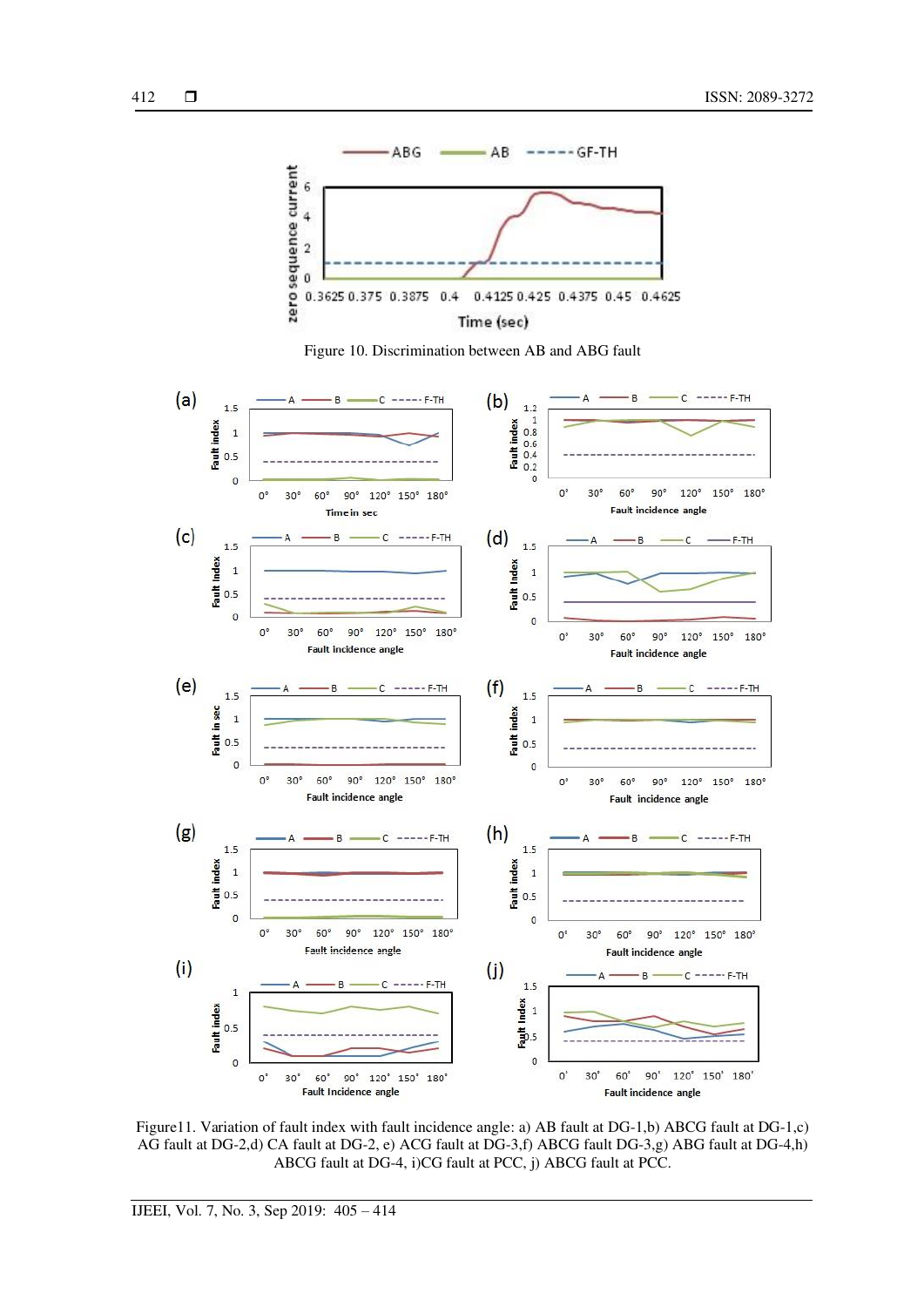However, the discrimination between double line and double line to ground faults cannot be judged by fault index alone. To discriminate between AB and ABG faults, zero sequence currents are required and these are compared with ground fault threshold (GF-TH=1) to discriminate LLG from LL fault. From Fig.10, it is clear that the zero sequence current signals in case of ABG fault varies much more than GF-TH where as AB fault remains very low compared to GF-TH. Thus LL faults can be discriminated against LLG faults by using zero sequence currents.

#### **4.4. Variation of fault incidence angles**

To test the proposed algorithm at equal intervals of  $30<sup>0</sup>$  faults have been simulated. The variation of fault indexes of the three phases with the angle of fault incidence has been illustrated in Fig 11. It is apparent from Fig 11(c) and Fig 11(i) that the fault index of the faulty phase is greater than that of threshold for various angles of fault incidence for LG fault. It is illustrated from the Fig11 (e), Fig 11(g) and Fig 11(a), and Fig 11(d) that the fault index of the faulty phase is more than that of threshold value for different fault incidence angles of LLG and LL faults respectively. It is observed from Fig 11(b), 11(f), 11(h), and11(j) that the fault indexes of all the three phases are greater than the threshold value for different fault incidence angles in case of ABCG fault.

Table 2. Fault Detection Time at DG-1 During the Faults at DG1

| <b>TYPE</b>        | PHASE A                    |                               | <b>PHASE B</b>                    |                               | PHASE C                           |                               |
|--------------------|----------------------------|-------------------------------|-----------------------------------|-------------------------------|-----------------------------------|-------------------------------|
| OF<br><b>FAULT</b> | <b>IS FAULT</b><br>PRESENT | <b>DETECTION</b><br>TIME(SEC) | <b>IS FAULT</b><br><b>PRESENT</b> | <b>DETECTION</b><br>TIME(SEC) | <b>IS FAULT</b><br><b>PRESENT</b> | <b>DETECTION</b><br>TIME(SEC) |
| AG                 | YES                        | 0.0025                        | NO                                | N.A                           | N <sub>O</sub>                    | N.A                           |
| <b>BCG</b>         | NO.                        | N.A                           | YES                               | 0.0025                        | <b>YES</b>                        | 0.0025                        |
| CА                 | YES                        | 0.0025                        | NO                                | N.A                           | <b>YES</b>                        | 0.0025                        |
| <b>ABCG</b>        | YES                        | 0.0025                        | YES                               | 0.0025                        | <b>YES</b>                        | 0.0025                        |

Table 3. Fault Detection Time at Pcc During the Faults at DG1

| TYPE OF<br><b>FAULT</b> | PHASE A         |                  |                 | PHASE B          | PHASE C         |                  |
|-------------------------|-----------------|------------------|-----------------|------------------|-----------------|------------------|
|                         | <b>IS FAULT</b> | <b>DETECTION</b> | <b>IS FAULT</b> | <b>DETECTION</b> | <b>IS FAULT</b> | <b>DETECTION</b> |
|                         | <b>PRESENT</b>  | TIME(SEC)        | <b>PRESENT</b>  | TIME(SEC)        | <b>PRESENT</b>  | TIME(SEC)        |
| AG                      | YES             | 0.0025           | NΟ              | N.A              | NO              | N.A              |
| <b>BCG</b>              | NO.             | N.A              | <b>YES</b>      | 0.0025           | <b>YES</b>      | 0.00125          |
| <b>CA</b>               | YES             | 0.0025           | NO.             | N.A              | YES             | 0.00375          |
| <b>ABCG</b>             | YES             | 0.0025           | YES             | 0.00125          | YES             | 0.00125          |

Table 4. Fault Detection Time at DG-4 During the Faults at DG-4

| <b>TYPE OF</b> | <b>PHASE A</b>  |                  | <b>PHASE B</b>  |                  | <b>PHASE C</b>  |                  |
|----------------|-----------------|------------------|-----------------|------------------|-----------------|------------------|
| <b>FAULT</b>   | <b>IS FAULT</b> | <b>DETECTION</b> | <b>IS FAULT</b> | <b>DETECTION</b> | <b>IS FAULT</b> | <b>DETECTION</b> |
|                | <b>PRESENT</b>  | TIME(SEC)        | <b>PRESENT</b>  | TIME(SEC)        | <b>PRESENT</b>  | TIME(SEC)        |
| AG             | YES             | 0.0025           | NO              | N.A              | NΟ              | N.A              |
| ABG            | YES             | 0.0025           | YES             | 0.0025           | NO              | N.A              |
| BC             | N0              | N.A              | YES             | 0.0025           | YES             | 0.0025           |
| <b>ABCG</b>    | YES             | 0.0025           | YES             | 0.0025           | <b>YES</b>      | 0.0025           |

| Table 5. Fault Detection Time at PCC During the Faults at DG-4 |                 |                  |                 |                  |                 |                  |  |
|----------------------------------------------------------------|-----------------|------------------|-----------------|------------------|-----------------|------------------|--|
| <b>TYPE OF</b>                                                 | <b>PHASE A</b>  |                  | <b>PHASE B</b>  |                  | <b>PHASE C</b>  |                  |  |
| <b>FAULT</b>                                                   | <b>IS FAULT</b> | <b>DETECTION</b> | <b>IS FAULT</b> | <b>DETECTION</b> | <b>IS FAULT</b> | <b>DETECTION</b> |  |
|                                                                | <b>PRESENT</b>  | TIME(SEC)        | <b>PRESENT</b>  | TIME(SEC)        | <b>PRESENT</b>  | TIME(SEC)        |  |
| AG                                                             | <b>YES</b>      | 0.00375          | NO.             | N.A              | NO.             | N.A              |  |
| $\bf{A} \bf{B} \bf{G}$                                         | <b>YES</b>      | 0.00375          | <b>YES</b>      | 0.0025           | NO.             | N.A              |  |
| BC.                                                            | N <sub>0</sub>  | N.A              | <b>YES</b>      | 0.0025           | <b>YES</b>      | 0.00375          |  |
| <b>ABCG</b>                                                    | YES             | 0.00375          | <b>YES</b>      | 0.0025           | <b>YES</b>      | 0.00375          |  |

The above tables from (2-5) illustrate that the time to detect fault from incidence in seconds at DGs and PCC. From table-2 and table-3, it is clear that fault is detected in 0.0025 sec from incidence at both DG-1 and PCC in the case of AG fault. Similarly, from table-4 and table-5 it is evident that fault is detected within the quarter cycle in all types of faults at both DGs and corresponding PCC.

#### **5. CONCLUSION**

The proposed algorithm investigates the successful implementation of the wavelet transform based alienation coefficient approach for effective detection of islanding, detection and classification of faults within quarter cycle and their discrimination in distribution systems with penetration of DGs. It is found that the islanding is less than threshold value and fault is greater than threshold value in all the cases. Thus the proposed